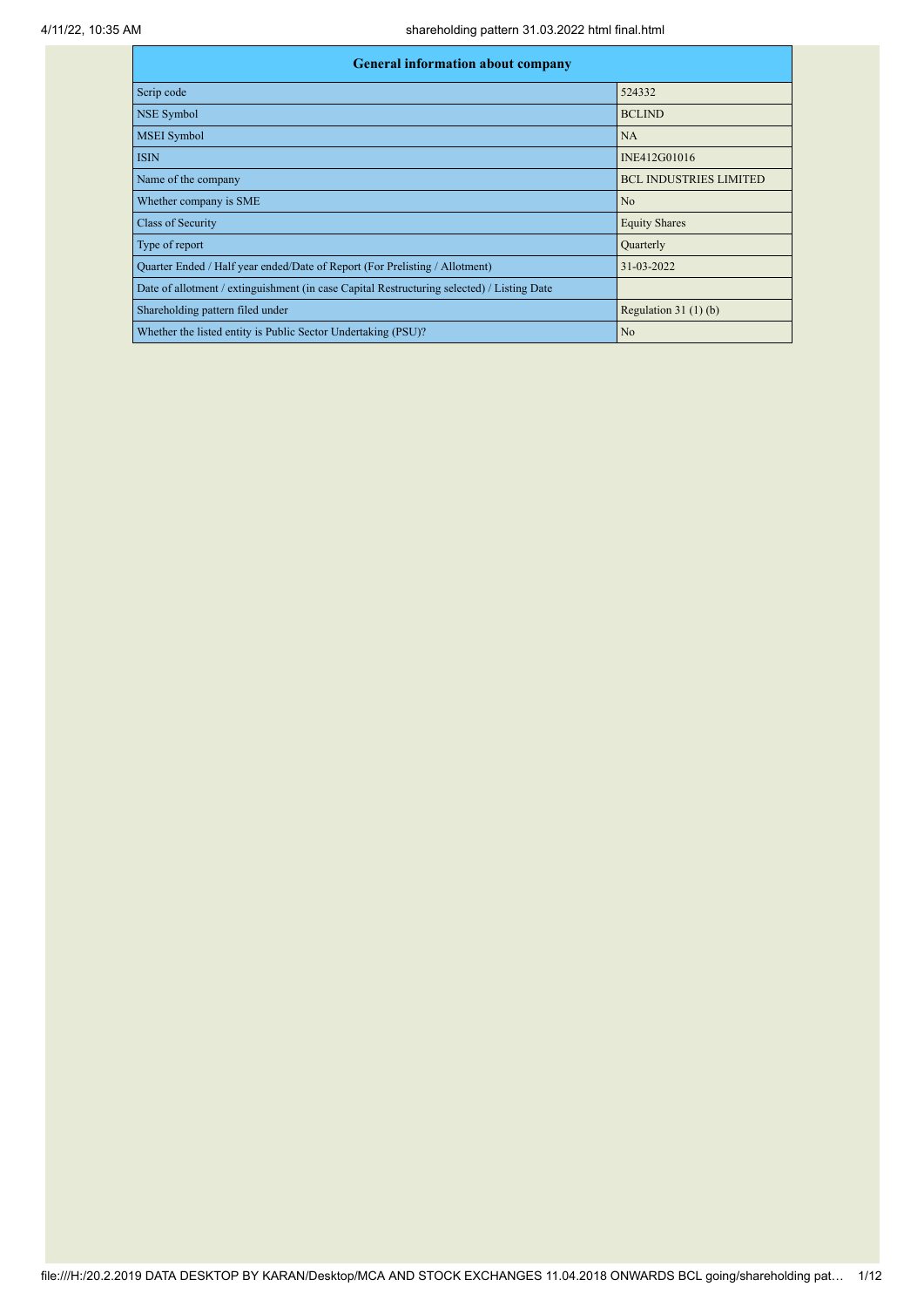|                | <b>Declaration</b>                                                                        |                |                                |                       |                             |
|----------------|-------------------------------------------------------------------------------------------|----------------|--------------------------------|-----------------------|-----------------------------|
| Sr.<br>No.     | Particular                                                                                | Yes/No         | Promoter and<br>Promoter Group | Public<br>shareholder | Non Promoter-<br>Non Public |
|                | Whether the Listed Entity has issued any partly paid up shares?                           | N <sub>o</sub> | No                             | N <sub>o</sub>        | N <sub>o</sub>              |
| $\overline{2}$ | Whether the Listed Entity has issued any Convertible Securities                           | No             | N <sub>0</sub>                 | N <sub>0</sub>        | N <sub>o</sub>              |
| $\overline{3}$ | Whether the Listed Entity has issued any Warrants?                                        | N <sub>o</sub> | N <sub>o</sub>                 | N <sub>o</sub>        | N <sub>o</sub>              |
| $\vert 4$      | Whether the Listed Entity has any shares against which<br>depository receipts are issued? | N <sub>o</sub> | No                             | N <sub>o</sub>        | N <sub>o</sub>              |
| $\overline{5}$ | Whether the Listed Entity has any shares in locked-in?                                    | Yes            | <b>Yes</b>                     | N <sub>o</sub>        | N <sub>o</sub>              |
| <sup>6</sup>   | Whether any shares held by promoters are pledge or otherwise<br>encumbered?               | N <sub>o</sub> | No                             |                       |                             |
| $\overline{7}$ | Whether company has equity shares with differential voting<br>rights?                     | No             | N <sub>0</sub>                 | N <sub>0</sub>        | N <sub>0</sub>              |
| 8              | Whether the listed entity has any significant beneficial owner?                           | Yes            |                                |                       |                             |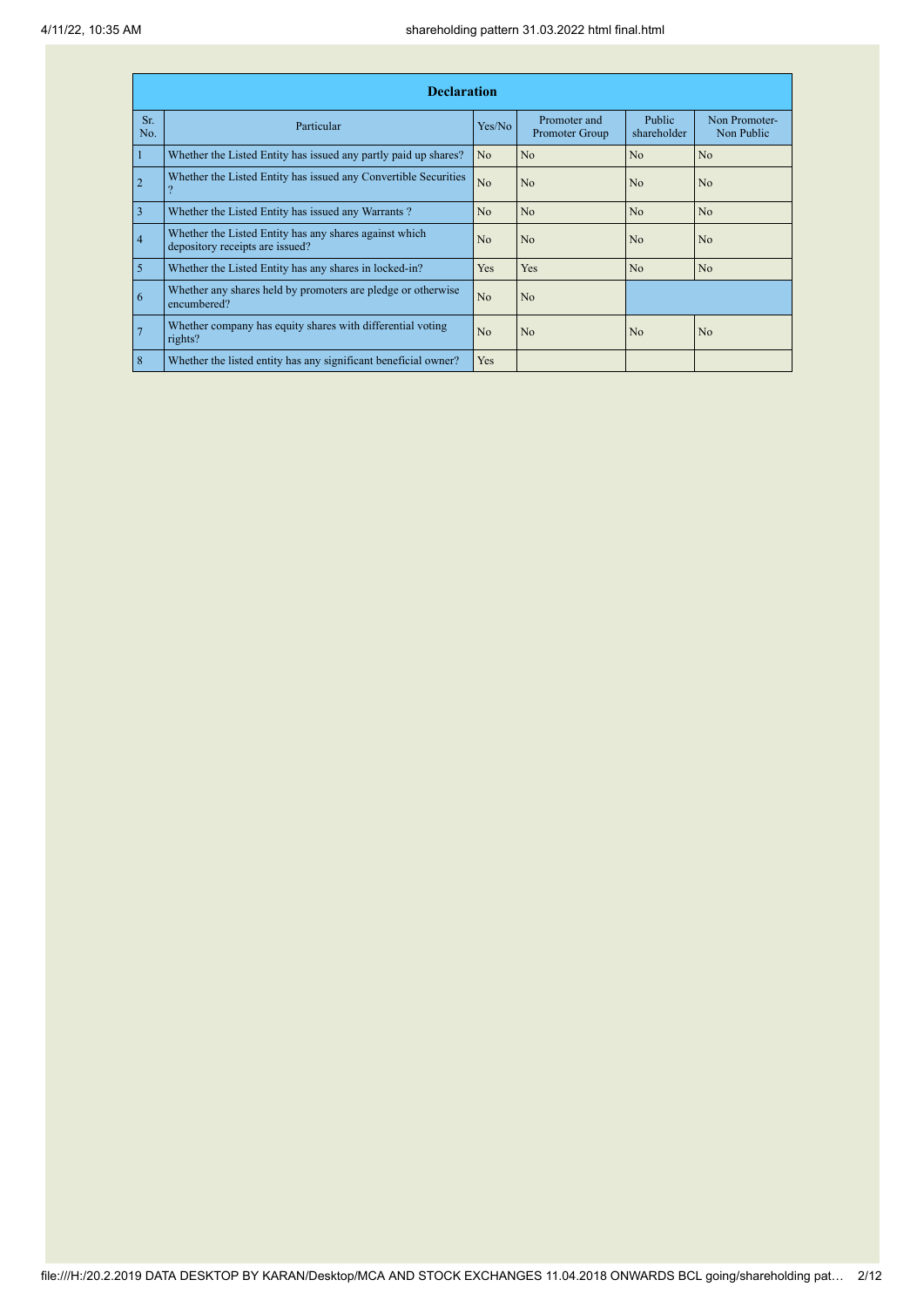|                         | <b>Table I - Summary Statement holding of specified securities</b> |                         |                       |                             |                          |                                    |                                                                                                                                    |                                                                  |               |            |                     |  |  |
|-------------------------|--------------------------------------------------------------------|-------------------------|-----------------------|-----------------------------|--------------------------|------------------------------------|------------------------------------------------------------------------------------------------------------------------------------|------------------------------------------------------------------|---------------|------------|---------------------|--|--|
|                         | Category<br>$\sigma$ f<br>shareholder                              | Nos. Of<br>shareholders | No. of<br>fully paid  | No. Of<br>Partly<br>paid-up | No. Of<br>shares         | Total nos.<br>shares<br>held (VII) | Shareholding as a<br>% of total no. of<br>shares (calculated<br>as per SCRR,<br>$= (IV) +$<br>1957) (VIII) As a<br>% of $(A+B+C2)$ | Number of Voting Rights held in each<br>class of securities (IX) |               |            |                     |  |  |
| Category<br>$($ $($ $)$ |                                                                    |                         | up equity             | equity                      | underlying<br>Depository |                                    |                                                                                                                                    | No of Voting (XIV) Rights                                        |               | Total as a |                     |  |  |
|                         | (II)                                                               | (III)                   | shares<br>held $(IV)$ | shares<br>held<br>(V)       | Receipts<br>(VI)         | $(V)$ + $(VI)$                     |                                                                                                                                    | Class eg:<br>$\overline{X}$                                      | Class<br>eg:y | Total      | $%$ of<br>$(A+B+C)$ |  |  |
| (A)                     | Promoter<br>$\&$<br>Promoter<br>Group                              | 10                      | 14818827              |                             |                          | 14818827                           | 61.36                                                                                                                              | 14818827                                                         |               | 14818827   | 61.36               |  |  |
| (B)                     | Public                                                             | 26965                   | 9331173               |                             |                          | 9331173                            | 38.64                                                                                                                              | 9331173                                                          |               | 9331173    | 38.64               |  |  |
| (C)                     | Non<br>Promoter-<br>Non Public                                     |                         |                       |                             |                          |                                    |                                                                                                                                    |                                                                  |               |            |                     |  |  |
| (C1)                    | <b>Shares</b><br>underlying<br><b>DRs</b>                          |                         |                       |                             |                          |                                    |                                                                                                                                    |                                                                  |               |            |                     |  |  |
| (C2)                    | Shares held<br>by<br>Employee<br><b>Trusts</b>                     |                         |                       |                             |                          |                                    |                                                                                                                                    |                                                                  |               |            |                     |  |  |
|                         | Total                                                              | 26975                   | 24150000              |                             |                          | 24150000                           | 100                                                                                                                                | 24150000                                                         |               | 24150000   | 100                 |  |  |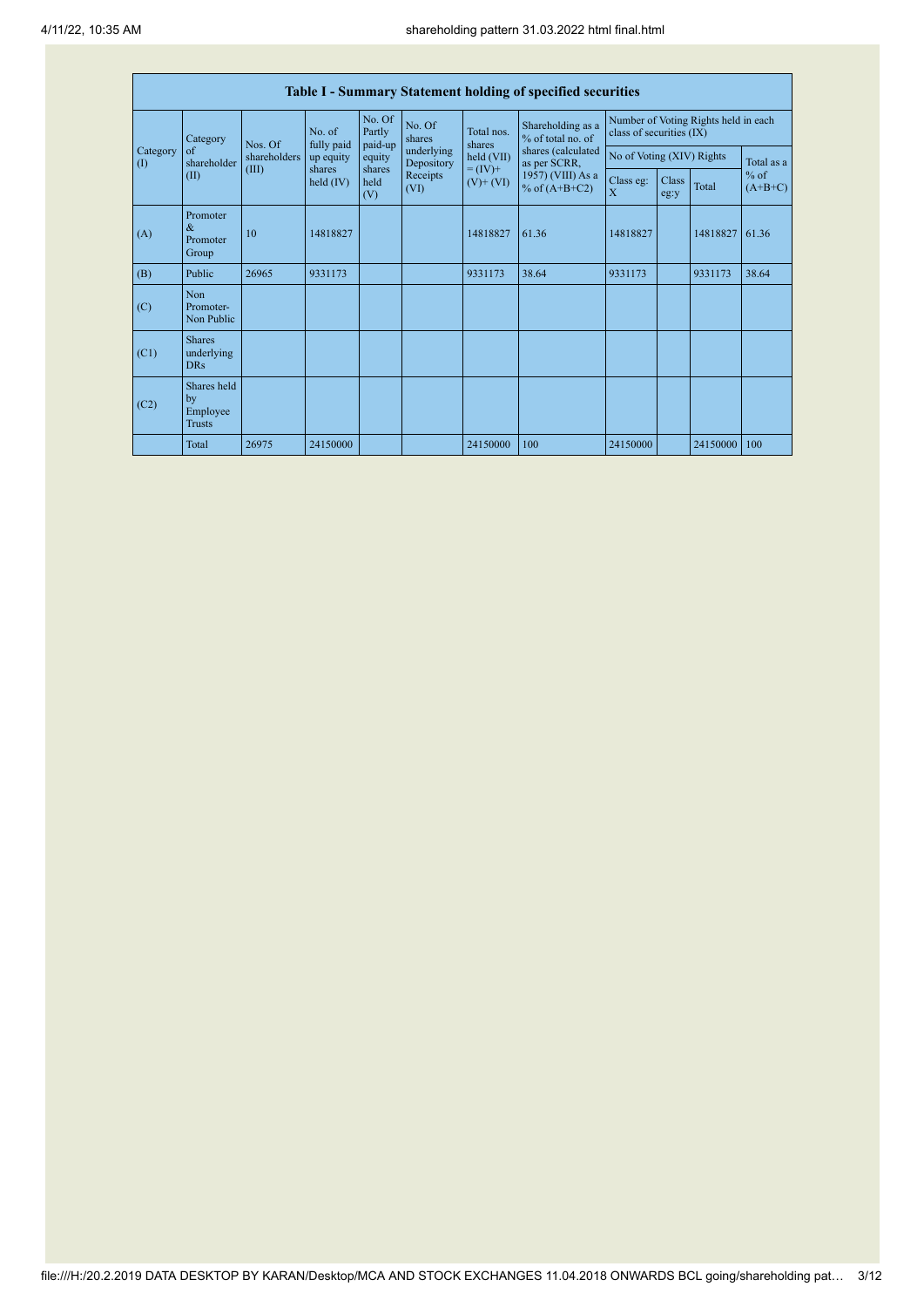|                                        | Table I - Summary Statement holding of specified securities |                                                      |                                           |                                                                                                               |                                                                                                    |                                        |                                                                               |            |                                                         |                                |  |  |  |
|----------------------------------------|-------------------------------------------------------------|------------------------------------------------------|-------------------------------------------|---------------------------------------------------------------------------------------------------------------|----------------------------------------------------------------------------------------------------|----------------------------------------|-------------------------------------------------------------------------------|------------|---------------------------------------------------------|--------------------------------|--|--|--|
| Category<br>$\left( \mathrm{I}\right)$ | Category<br>$\alpha$ f<br>shareholder<br>(II)               | No. Of<br><b>Shares</b><br>Underlying<br>Outstanding | No. of<br><b>Shares</b><br>Underlying     | No. Of Shares<br>Underlying<br>Outstanding<br>convertible<br>securities and<br>No. Of<br>Warrants (Xi)<br>(a) | Shareholding, as a<br>% assuming full<br>conversion of<br>convertible<br>securities (as a          | Number of<br>Locked in shares<br>(XII) | Number of<br><b>Shares</b><br>pledged or<br>otherwise<br>encumbered<br>(XIII) |            | Number of<br>equity shares<br>held in                   |                                |  |  |  |
|                                        |                                                             | convertible<br>securities<br>(X)                     | Outstanding<br><b>Warrants</b><br>$(X_i)$ |                                                                                                               | percentage of<br>diluted share<br>capital) $(XI)$ =<br>$(VII)+(X)$ As a % of No. (a)<br>$(A+B+C2)$ |                                        | Asa<br>$%$ of<br>total<br><b>Shares</b><br>held<br>(b)                        | No.<br>(a) | As a<br>$%$ of<br>total<br><b>Shares</b><br>held<br>(b) | dematerialized<br>form $(XIV)$ |  |  |  |
| (A)                                    | Promoter<br>$\&$<br>Promoter<br>Group                       |                                                      |                                           |                                                                                                               | 61.36                                                                                              | 7600000                                | 51.29                                                                         |            |                                                         | 14818827                       |  |  |  |
| (B)                                    | Public                                                      |                                                      |                                           |                                                                                                               | 38.64                                                                                              |                                        |                                                                               |            |                                                         | 9073653                        |  |  |  |
| (C)                                    | <b>Non</b><br>Promoter-<br>Non Public                       |                                                      |                                           |                                                                                                               |                                                                                                    |                                        |                                                                               |            |                                                         |                                |  |  |  |
| (C1)                                   | <b>Shares</b><br>underlying<br><b>DRs</b>                   |                                                      |                                           |                                                                                                               |                                                                                                    |                                        |                                                                               |            |                                                         |                                |  |  |  |
| (C2)                                   | Shares held<br>by<br>Employee<br><b>Trusts</b>              |                                                      |                                           |                                                                                                               |                                                                                                    |                                        |                                                                               |            |                                                         |                                |  |  |  |
|                                        | Total                                                       |                                                      |                                           |                                                                                                               | 100                                                                                                | 7600000 31.47                          |                                                                               |            |                                                         | 23892480                       |  |  |  |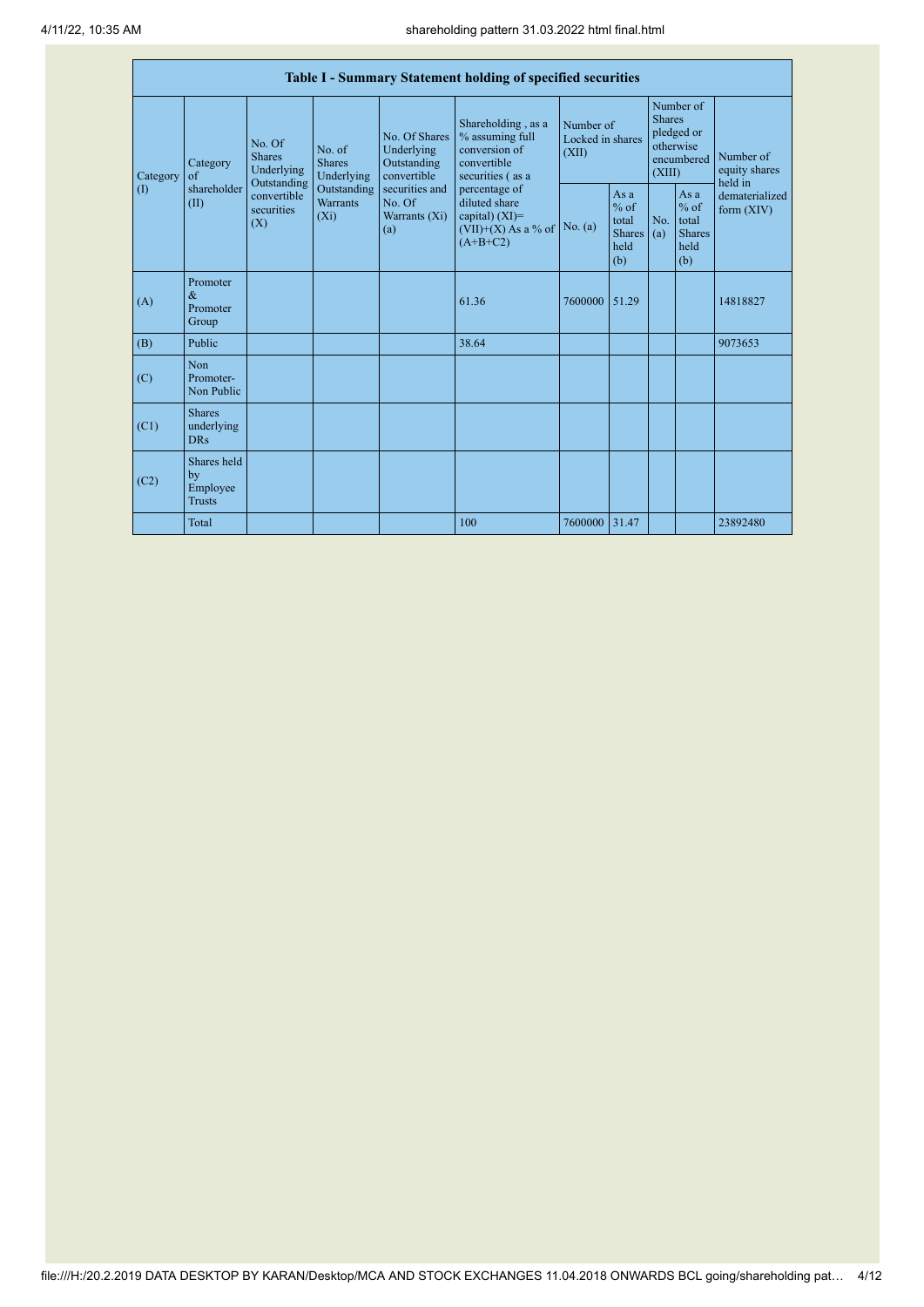| Table II - Statement showing shareholding pattern of the Promoter and Promoter Group           |                                                                                                                     |                         |                         |                                 |                                    |                             |                                                      |                                                                  |               |          |                                 |  |
|------------------------------------------------------------------------------------------------|---------------------------------------------------------------------------------------------------------------------|-------------------------|-------------------------|---------------------------------|------------------------------------|-----------------------------|------------------------------------------------------|------------------------------------------------------------------|---------------|----------|---------------------------------|--|
|                                                                                                |                                                                                                                     |                         | No. of                  | No.<br><b>Of</b>                | No. Of                             | Total nos.                  | Shareholding<br>as a % of                            | Number of Voting Rights held in each<br>class of securities (IX) |               |          |                                 |  |
| Sr.                                                                                            | Category &<br>Name of the                                                                                           | Nos. Of<br>shareholders | fully paid<br>up equity | Partly<br>paid-<br>up           | shares<br>underlying<br>Depository | shares<br>held<br>$(VII) =$ | total no. of<br>shares<br>(calculated as             | No of Voting (XIV) Rights                                        |               |          | Total<br>as a $%$               |  |
|                                                                                                | Shareholders (I)                                                                                                    | (III)                   | shares<br>held $(IV)$   | equity<br>shares<br>held<br>(V) | Receipts<br>(VI)                   | $(IV)$ +<br>$(V)$ + $(VI)$  | per SCRR,<br>1957) (VIII)<br>As a % of<br>$(A+B+C2)$ | Class eg:<br>$\mathbf X$                                         | Class<br>eg:y | Total    | of<br>Total<br>Voting<br>rights |  |
| $\mathbf{A}$                                                                                   | Table II - Statement showing shareholding pattern of the Promoter and Promoter Group                                |                         |                         |                                 |                                    |                             |                                                      |                                                                  |               |          |                                 |  |
| (1)                                                                                            | Indian                                                                                                              |                         |                         |                                 |                                    |                             |                                                      |                                                                  |               |          |                                 |  |
| (a)                                                                                            | Individuals/Hindu<br>undivided Family                                                                               | 10                      | 14818827                |                                 |                                    | 14818827                    | 61.36                                                | 14818827                                                         |               | 14818827 | 61.36                           |  |
| Sub-Total<br>(A)(1)                                                                            |                                                                                                                     | 10                      | 14818827                |                                 |                                    | 14818827                    | 61.36                                                | 14818827                                                         |               | 14818827 | 61.36                           |  |
| (2)                                                                                            | Foreign                                                                                                             |                         |                         |                                 |                                    |                             |                                                      |                                                                  |               |          |                                 |  |
| Total<br>Shareholding<br>of Promoter<br>and<br>Promoter<br>Group $(A)=$<br>$(A)(1)+(A)$<br>(2) |                                                                                                                     | 10                      | 14818827                |                                 |                                    | 14818827                    | 61.36                                                | 14818827                                                         |               | 14818827 | 61.36                           |  |
| $\mathbf{B}$                                                                                   | Table III - Statement showing shareholding pattern of the Public shareholder                                        |                         |                         |                                 |                                    |                             |                                                      |                                                                  |               |          |                                 |  |
| (1)                                                                                            | Institutions                                                                                                        |                         |                         |                                 |                                    |                             |                                                      |                                                                  |               |          |                                 |  |
| (e)                                                                                            | Foreign Portfolio<br>Investors                                                                                      | $\overline{\mathbf{3}}$ | 10564                   |                                 |                                    | 10564                       | 0.04                                                 | 10564                                                            |               | 10564    | 0.04                            |  |
| Sub-Total<br>(B)(1)                                                                            |                                                                                                                     | 3                       | 10564                   |                                 |                                    | 10564                       | 0.04                                                 | 10564                                                            |               | 10564    | 0.04                            |  |
| (3)                                                                                            | Non-institutions                                                                                                    |                         |                         |                                 |                                    |                             |                                                      |                                                                  |               |          |                                 |  |
| (a(i))                                                                                         | Individuals -<br>i.Individual<br>shareholders<br>holding nominal<br>share capital up<br>to Rs. 2 lakhs.             | 26093                   | 4174833                 |                                 |                                    | 4174833                     | 17.29                                                | 4174833                                                          |               | 4174833  | 17.29                           |  |
| (a(ii))                                                                                        | Individuals - ii.<br>Individual<br>shareholders<br>holding nominal<br>share capital in<br>excess of Rs. 2<br>lakhs. | 20                      | 1247488                 |                                 |                                    | 1247488                     | 5.17                                                 | 1247488                                                          |               | 1247488  | 5.17                            |  |
| (b)                                                                                            | NBFCs registered<br>with RBI                                                                                        | $\mathbf{1}$            | 1000                    |                                 |                                    | 1000                        | $\boldsymbol{0}$                                     | 1000                                                             |               | 1000     | $\mathbf{0}$                    |  |
| (e)                                                                                            | Any Other<br>(specify)                                                                                              | 848                     | 3897288                 |                                 |                                    | 3897288                     | 16.14                                                | 3897288                                                          |               | 3897288  | 16.14                           |  |
| Sub-Total<br>(B)(3)                                                                            |                                                                                                                     | 26962                   | 9320609                 |                                 |                                    | 9320609                     | 38.59                                                | 9320609                                                          |               | 9320609  | 38.59                           |  |
| <b>Total Public</b><br>Shareholding<br>$(B)=(B)(1)$ +<br>$(B)(2)+(B)$<br>(3)                   |                                                                                                                     | 26965                   | 9331173                 |                                 |                                    | 9331173                     | 38.64                                                | 9331173                                                          |               | 9331173  | 38.64                           |  |
| $\mathbf C$                                                                                    | Table IV - Statement showing shareholding pattern of the Non Promoter- Non Public shareholder                       |                         |                         |                                 |                                    |                             |                                                      |                                                                  |               |          |                                 |  |
| Total (<br>$A+B+C2$ )                                                                          |                                                                                                                     | 26975                   | 24150000                |                                 |                                    | 24150000                    | 100                                                  | 24150000                                                         |               | 24150000 | 100                             |  |
| Total<br>$(A+B+C)$                                                                             |                                                                                                                     | 26975                   | 24150000                |                                 |                                    | 24150000                    | 100                                                  | 24150000                                                         |               | 24150000 | 100                             |  |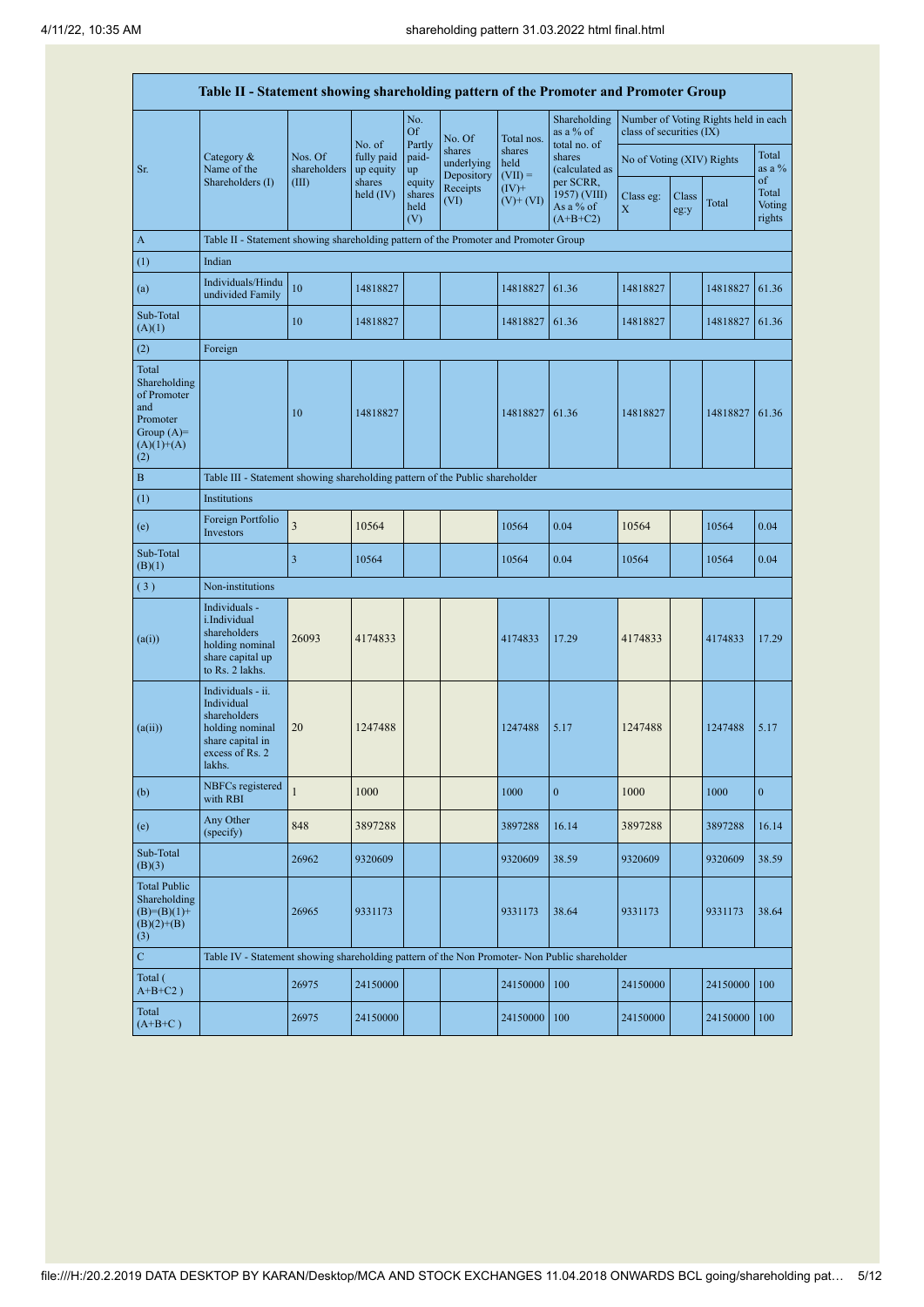| Table II - Statement showing shareholding pattern of the Promoter and Promoter Group    |                                               |                                           |                                                           |                                                                                                                 |                                        |                                                         |                                                    |                                                         |                              |  |  |  |  |
|-----------------------------------------------------------------------------------------|-----------------------------------------------|-------------------------------------------|-----------------------------------------------------------|-----------------------------------------------------------------------------------------------------------------|----------------------------------------|---------------------------------------------------------|----------------------------------------------------|---------------------------------------------------------|------------------------------|--|--|--|--|
| Sr.                                                                                     | No. Of<br>Shares<br>Underlying<br>Outstanding | No. of<br><b>Shares</b><br>Underlying     | No. Of Shares<br>Underlying<br>Outstanding<br>convertible | Shareholding, as a $%$<br>assuming full conversion<br>of convertible securities (<br>as a percentage of diluted | Number of<br>Locked in shares<br>(XII) | <b>Shares</b><br>(XIII)                                 | Number of<br>pledged or<br>otherwise<br>encumbered | Number of<br>equity shares<br>held in                   |                              |  |  |  |  |
|                                                                                         | convertible<br>securities<br>(X)              | Outstanding<br><b>Warrants</b><br>$(X_i)$ | securities and<br>No. Of Warrants<br>(Xi)(a)              | share capital) $(XI)$ =<br>$(VII)+(X)$ As a % of<br>$(A+B+C2)$                                                  | No. (a)                                | As a<br>$%$ of<br>total<br><b>Shares</b><br>held<br>(b) | No.<br>(a)                                         | As a<br>$%$ of<br>total<br><b>Shares</b><br>held<br>(b) | dematerialized<br>form (XIV) |  |  |  |  |
| $\,$ A $\,$                                                                             |                                               |                                           |                                                           | Table II - Statement showing shareholding pattern of the Promoter and Promoter Group                            |                                        |                                                         |                                                    |                                                         |                              |  |  |  |  |
| $\left( 1\right)$                                                                       | Indian                                        |                                           |                                                           |                                                                                                                 |                                        |                                                         |                                                    |                                                         |                              |  |  |  |  |
| (a)                                                                                     |                                               |                                           |                                                           | 61.36                                                                                                           | 7600000                                | 51.29                                                   |                                                    |                                                         | 14818827                     |  |  |  |  |
| Sub-Total (A)<br>(1)                                                                    |                                               |                                           |                                                           | 61.36                                                                                                           | 7600000                                | 51.29                                                   |                                                    |                                                         | 14818827                     |  |  |  |  |
| (2)                                                                                     | Foreign                                       |                                           |                                                           |                                                                                                                 |                                        |                                                         |                                                    |                                                         |                              |  |  |  |  |
| Total<br>Shareholding<br>of Promoter<br>and Promoter<br>Group $(A)=$<br>$(A)(1)+(A)(2)$ |                                               |                                           |                                                           | 61.36                                                                                                           | 7600000                                | 51.29                                                   |                                                    |                                                         | 14818827                     |  |  |  |  |
| B                                                                                       |                                               |                                           |                                                           | Table III - Statement showing shareholding pattern of the Public shareholder                                    |                                        |                                                         |                                                    |                                                         |                              |  |  |  |  |
| (1)                                                                                     | Institutions                                  |                                           |                                                           |                                                                                                                 |                                        |                                                         |                                                    |                                                         |                              |  |  |  |  |
| (e)                                                                                     |                                               |                                           |                                                           | 0.04                                                                                                            |                                        |                                                         |                                                    |                                                         | 10564                        |  |  |  |  |
| Sub-Total (B)<br>(1)                                                                    |                                               |                                           |                                                           | 0.04                                                                                                            |                                        |                                                         |                                                    |                                                         | 10564                        |  |  |  |  |
| (3)                                                                                     | Non-institutions                              |                                           |                                                           |                                                                                                                 |                                        |                                                         |                                                    |                                                         |                              |  |  |  |  |
| (a(i))                                                                                  |                                               |                                           |                                                           | 17.29                                                                                                           |                                        |                                                         |                                                    |                                                         | 3918913                      |  |  |  |  |
| (a(ii))                                                                                 |                                               |                                           |                                                           | 5.17                                                                                                            |                                        |                                                         |                                                    |                                                         | 1247488                      |  |  |  |  |
| (b)                                                                                     |                                               |                                           |                                                           | $\overline{0}$                                                                                                  |                                        |                                                         |                                                    |                                                         | 1000                         |  |  |  |  |
| (e)                                                                                     |                                               |                                           |                                                           | 16.14                                                                                                           |                                        |                                                         |                                                    |                                                         | 3895688                      |  |  |  |  |
| Sub-Total (B)<br>(3)                                                                    |                                               |                                           |                                                           | 38.59                                                                                                           |                                        |                                                         |                                                    |                                                         | 9063089                      |  |  |  |  |
| <b>Total Public</b><br>Shareholding<br>$(B)=(B)(1)+$<br>$(B)(2)+(B)(3)$                 |                                               |                                           |                                                           | 38.64                                                                                                           |                                        |                                                         |                                                    |                                                         | 9073653                      |  |  |  |  |
| $\overline{C}$                                                                          |                                               |                                           |                                                           | Table IV - Statement showing shareholding pattern of the Non Promoter- Non Public shareholder                   |                                        |                                                         |                                                    |                                                         |                              |  |  |  |  |
| Total (<br>$A+B+C2$ )                                                                   |                                               |                                           |                                                           | 100                                                                                                             | 7600000                                | 31.47                                                   |                                                    |                                                         | 23892480                     |  |  |  |  |
| Total<br>$(A+B+C)$                                                                      |                                               |                                           |                                                           | 100                                                                                                             | 7600000 31.47                          |                                                         |                                                    |                                                         | 23892480                     |  |  |  |  |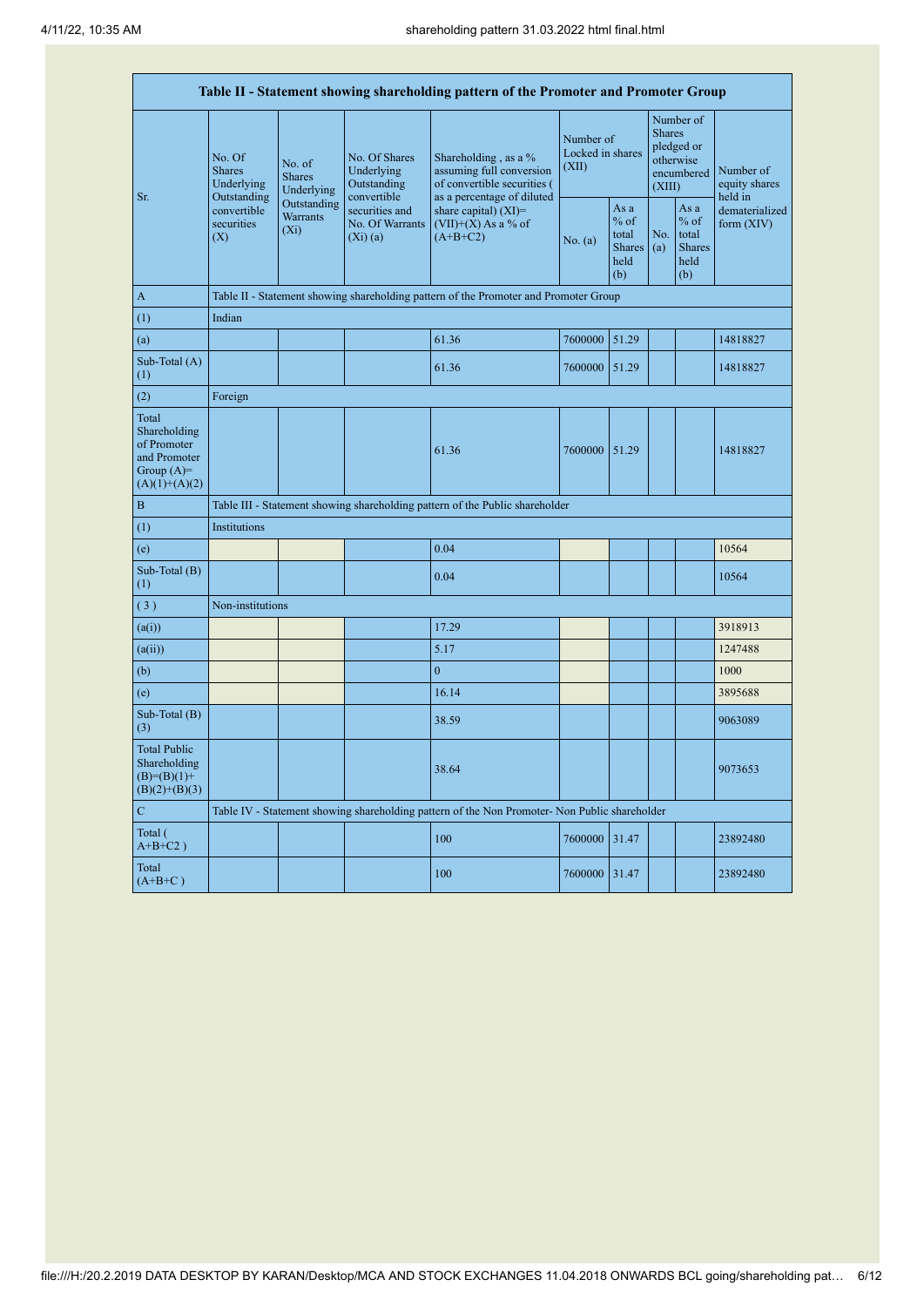|                                                                                                                                                                                            | <b>Individuals/Hindu undivided Family</b> |                    |               |                                |                   |                        |                             |  |  |  |  |  |  |
|--------------------------------------------------------------------------------------------------------------------------------------------------------------------------------------------|-------------------------------------------|--------------------|---------------|--------------------------------|-------------------|------------------------|-----------------------------|--|--|--|--|--|--|
| Searial No.                                                                                                                                                                                | $\mathbf{1}$                              | $\overline{2}$     | 3             | $\overline{4}$                 | 5                 | 6                      | $\overline{7}$              |  |  |  |  |  |  |
| Name of the<br>Shareholders (I)                                                                                                                                                            | Sunita Mittal                             | Rajinder<br>Mittal | Kushal Mittal | Rajinder Mittal<br>& Sons Huf. | Garima Mittal     | Shweta<br>Jhunjhunwala | Manoj Mittal &<br>Sons Huf. |  |  |  |  |  |  |
| PAN $(II)$                                                                                                                                                                                 | AEDPM9985R                                | AARPM9226F         | CNOPM6895A    | AADHR0679B                     | AKLPM5024D        | AHFPM0035K             | AACHM1473P                  |  |  |  |  |  |  |
| No. of fully paid<br>up equity shares<br>held $(IV)$                                                                                                                                       | 4647297                                   | 3280500            | 3444370       | 1441140                        | 1087540           | 862600                 | 27000                       |  |  |  |  |  |  |
| No. Of Partly<br>paid-up equity<br>shares held (V)                                                                                                                                         |                                           |                    |               |                                |                   |                        |                             |  |  |  |  |  |  |
| No. Of shares<br>underlying<br>Depository<br>Receipts (VI)                                                                                                                                 |                                           |                    |               |                                |                   |                        |                             |  |  |  |  |  |  |
| Total nos. shares<br>held $(VII) = (IV) +$<br>$(V)$ + $(VI)$                                                                                                                               | 4647297                                   | 3280500            | 3444370       | 1441140<br>1087540             |                   | 862600                 | 27000                       |  |  |  |  |  |  |
| Shareholding as a<br>% of total no. of<br>shares (calculated<br>as per SCRR,<br>1957) (VIII) As a<br>% of $(A+B+C2)$                                                                       | 19.24                                     | 13.58<br>14.26     |               | 5.97                           | 4.5               | 3.57                   | 0.11                        |  |  |  |  |  |  |
| Number of Voting Rights held in each class of securities (IX)                                                                                                                              |                                           |                    |               |                                |                   |                        |                             |  |  |  |  |  |  |
| Class eg:X                                                                                                                                                                                 | 4647297                                   | 3280500            | 3444370       | 1441140                        | 1087540           | 862600                 | 27000                       |  |  |  |  |  |  |
| Class eg:y                                                                                                                                                                                 |                                           |                    |               |                                |                   |                        |                             |  |  |  |  |  |  |
| Total                                                                                                                                                                                      | 4647297                                   | 3280500            | 3444370       | 1441140                        | 1087540           | 862600                 | 27000                       |  |  |  |  |  |  |
| Total as a % of<br><b>Total Voting rights</b>                                                                                                                                              | 19.24                                     | 13.58              | 14.26         | 5.97                           | 4.5               | 3.57                   | 0.11                        |  |  |  |  |  |  |
| No. Of Shares<br>Underlying<br>Outstanding<br>convertible<br>securities $(X)$                                                                                                              |                                           |                    |               |                                |                   |                        |                             |  |  |  |  |  |  |
| No. of Shares<br>Underlying<br>Outstanding<br>Warrants (Xi)                                                                                                                                |                                           |                    |               |                                |                   |                        |                             |  |  |  |  |  |  |
| No. Of Shares<br>Underlying<br>Outstanding<br>convertible<br>securities and No.<br>Of Warrants (Xi)<br>(a)                                                                                 |                                           |                    |               |                                |                   |                        |                             |  |  |  |  |  |  |
| Shareholding, as<br>a % assuming full<br>conversion of<br>convertible<br>securities (as a<br>percentage of<br>diluted share<br>capital) $(XI)=$<br>$(VII)+(Xi)(a)$ As a<br>% of $(A+B+C2)$ | 19.24                                     | 13.58              | 14.26         | 5.97                           | 4.5               | 3.57                   | 0.11                        |  |  |  |  |  |  |
| Number of Locked in shares (XII)                                                                                                                                                           |                                           |                    |               |                                |                   |                        |                             |  |  |  |  |  |  |
| No. (a)                                                                                                                                                                                    | 2050000                                   | 2050000            | 2250000       | 1250000                        | $\boldsymbol{0}$  | $\boldsymbol{0}$       | $\boldsymbol{0}$            |  |  |  |  |  |  |
| As a % of total<br>Shares held (b)                                                                                                                                                         | 44.11                                     | 62.49              | 65.32         | 86.74                          | $\boldsymbol{0}$  | $\boldsymbol{0}$       | $\boldsymbol{0}$            |  |  |  |  |  |  |
| Number of Shares pledged or otherwise encumbered (XIII)                                                                                                                                    |                                           |                    |               |                                |                   |                        |                             |  |  |  |  |  |  |
| No. (a)<br>As a % of total<br>Shares held (b)                                                                                                                                              |                                           |                    |               |                                |                   |                        |                             |  |  |  |  |  |  |
| Number of equity<br>shares held in<br>dematerialized<br>form $(XIV)$                                                                                                                       | 4647297                                   | 3280500            | 3444370       | 1441140                        | 1087540           | 862600                 | 27000                       |  |  |  |  |  |  |
| Reason for not providing PAN                                                                                                                                                               |                                           |                    |               |                                |                   |                        |                             |  |  |  |  |  |  |
| Reason for not<br>providing PAN                                                                                                                                                            |                                           |                    |               |                                |                   |                        |                             |  |  |  |  |  |  |
| Shareholder type                                                                                                                                                                           | Promoter                                  | Promoter           | Promoter      | Promoter<br>Group              | Promoter<br>Group | Promoter<br>Group      | Promoter<br>Group           |  |  |  |  |  |  |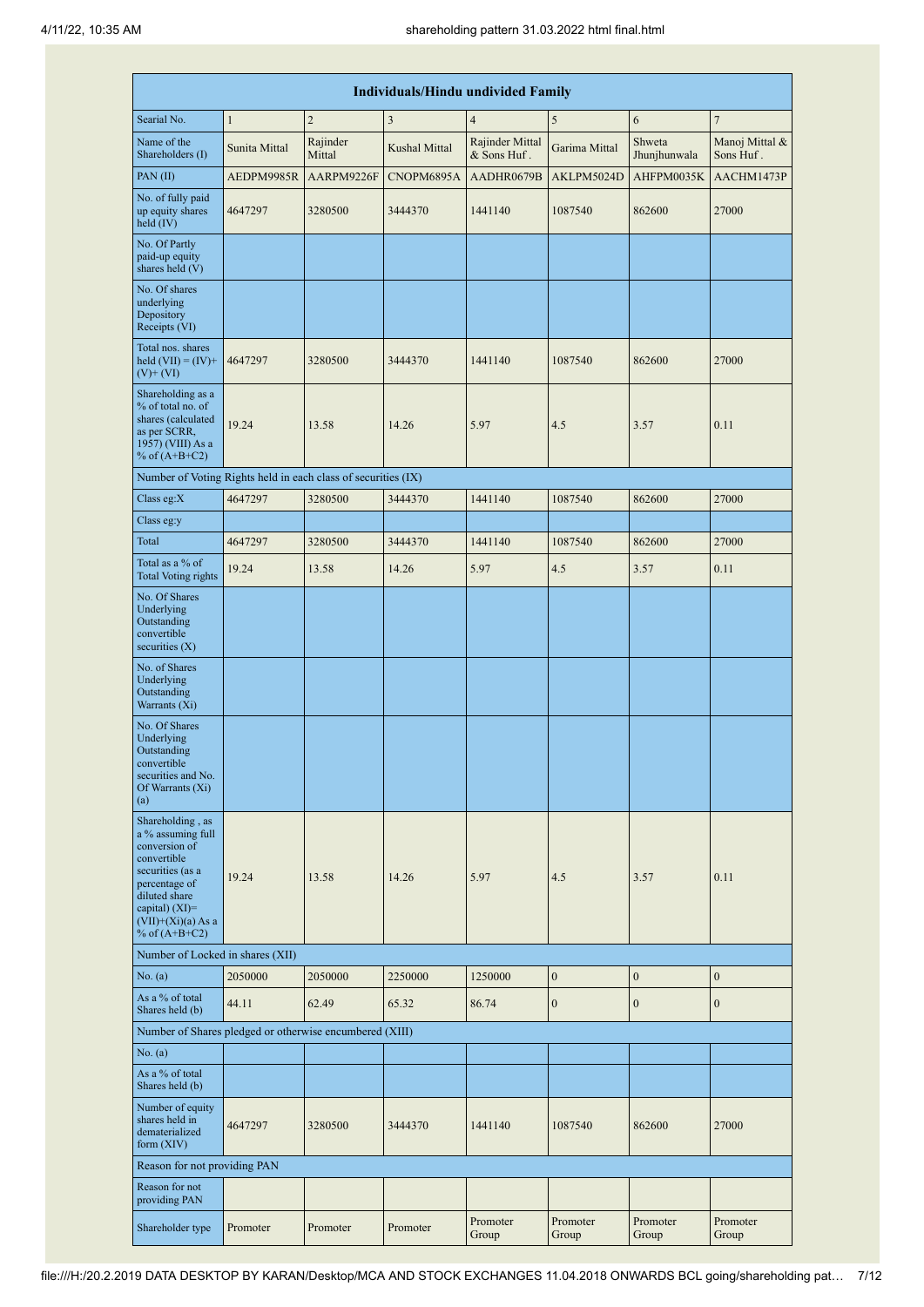|                                                                                                                                                                                             |                                                               | Individuals/Hindu undivided Family |                  |                       |  |
|---------------------------------------------------------------------------------------------------------------------------------------------------------------------------------------------|---------------------------------------------------------------|------------------------------------|------------------|-----------------------|--|
| Searial No.                                                                                                                                                                                 | $\,$ 8 $\,$                                                   | 9                                  | 10               |                       |  |
| Name of the<br>Shareholders (I)                                                                                                                                                             | Vithal Mittal                                                 | Radhika Mittal                     | Rachna Mittal    | Click here to go back |  |
| PAN(II)                                                                                                                                                                                     | ATXPM8405D                                                    | DPZPM5389K                         | ABTPM2270Q       | Total                 |  |
| No. of fully paid<br>up equity shares<br>held (IV)                                                                                                                                          | 18500                                                         | 9000                               | 880              | 14818827              |  |
| No. Of Partly paid-<br>up equity shares<br>$\text{held}$ (V)                                                                                                                                |                                                               |                                    |                  |                       |  |
| No. Of shares<br>underlying<br>Depository<br>Receipts (VI)                                                                                                                                  |                                                               |                                    |                  |                       |  |
| Total nos. shares<br>held $(VII) = (IV) +$<br>$(V)$ + $(VI)$                                                                                                                                | 18500                                                         | 9000                               | 880              | 14818827              |  |
| Shareholding as a<br>% of total no. of<br>shares (calculated<br>as per SCRR,<br>1957) (VIII) As a<br>% of $(A+B+C2)$                                                                        | 0.08                                                          | 0.04                               | $\boldsymbol{0}$ | 61.36                 |  |
|                                                                                                                                                                                             | Number of Voting Rights held in each class of securities (IX) |                                    |                  |                       |  |
| Class eg: $X$                                                                                                                                                                               | 18500                                                         | 9000                               | 880              | 14818827              |  |
| Class eg:y                                                                                                                                                                                  |                                                               |                                    |                  |                       |  |
| Total                                                                                                                                                                                       | 18500                                                         | 9000                               | 880              | 14818827              |  |
| Total as a % of<br><b>Total Voting rights</b>                                                                                                                                               | 0.08                                                          | 0.04                               | $\boldsymbol{0}$ | 61.36                 |  |
| No. Of Shares<br>Underlying<br>Outstanding<br>convertible<br>securities $(X)$                                                                                                               |                                                               |                                    |                  |                       |  |
| No. of Shares<br>Underlying<br>Outstanding<br>Warrants (Xi)                                                                                                                                 |                                                               |                                    |                  |                       |  |
| No. Of Shares<br>Underlying<br>Outstanding<br>convertible<br>securities and No.<br>Of Warrants (Xi)<br>(a)                                                                                  |                                                               |                                    |                  |                       |  |
| Shareholding, as a<br>% assuming full<br>conversion of<br>convertible<br>securities (as a<br>percentage of<br>diluted share<br>capital) $(XI)$ =<br>$(VII)+(Xi)(a) As a$<br>% of $(A+B+C2)$ | 0.08                                                          | 0.04                               | $\mathbf{0}$     | 61.36                 |  |
| Number of Locked in shares (XII)                                                                                                                                                            |                                                               |                                    |                  |                       |  |
| No. (a)                                                                                                                                                                                     | $\mathbf{0}$                                                  | $\boldsymbol{0}$                   | $\boldsymbol{0}$ | 7600000               |  |
| As a % of total<br>Shares held (b)                                                                                                                                                          | $\mathbf{0}$                                                  | $\boldsymbol{0}$                   | $\boldsymbol{0}$ | 51.29                 |  |
|                                                                                                                                                                                             | Number of Shares pledged or otherwise encumbered (XIII)       |                                    |                  |                       |  |
| No. (a)                                                                                                                                                                                     |                                                               |                                    |                  |                       |  |
| As a % of total<br>Shares held (b)                                                                                                                                                          |                                                               |                                    |                  |                       |  |
| Number of equity<br>shares held in<br>dematerialized<br>form $(XIV)$                                                                                                                        | 18500                                                         | 9000                               | 880              | 14818827              |  |
| Reason for not providing PAN                                                                                                                                                                |                                                               |                                    |                  |                       |  |
| Reason for not<br>providing PAN                                                                                                                                                             |                                                               |                                    |                  |                       |  |
| Shareholder type                                                                                                                                                                            | Promoter Group                                                | Promoter Group                     | Promoter Group   |                       |  |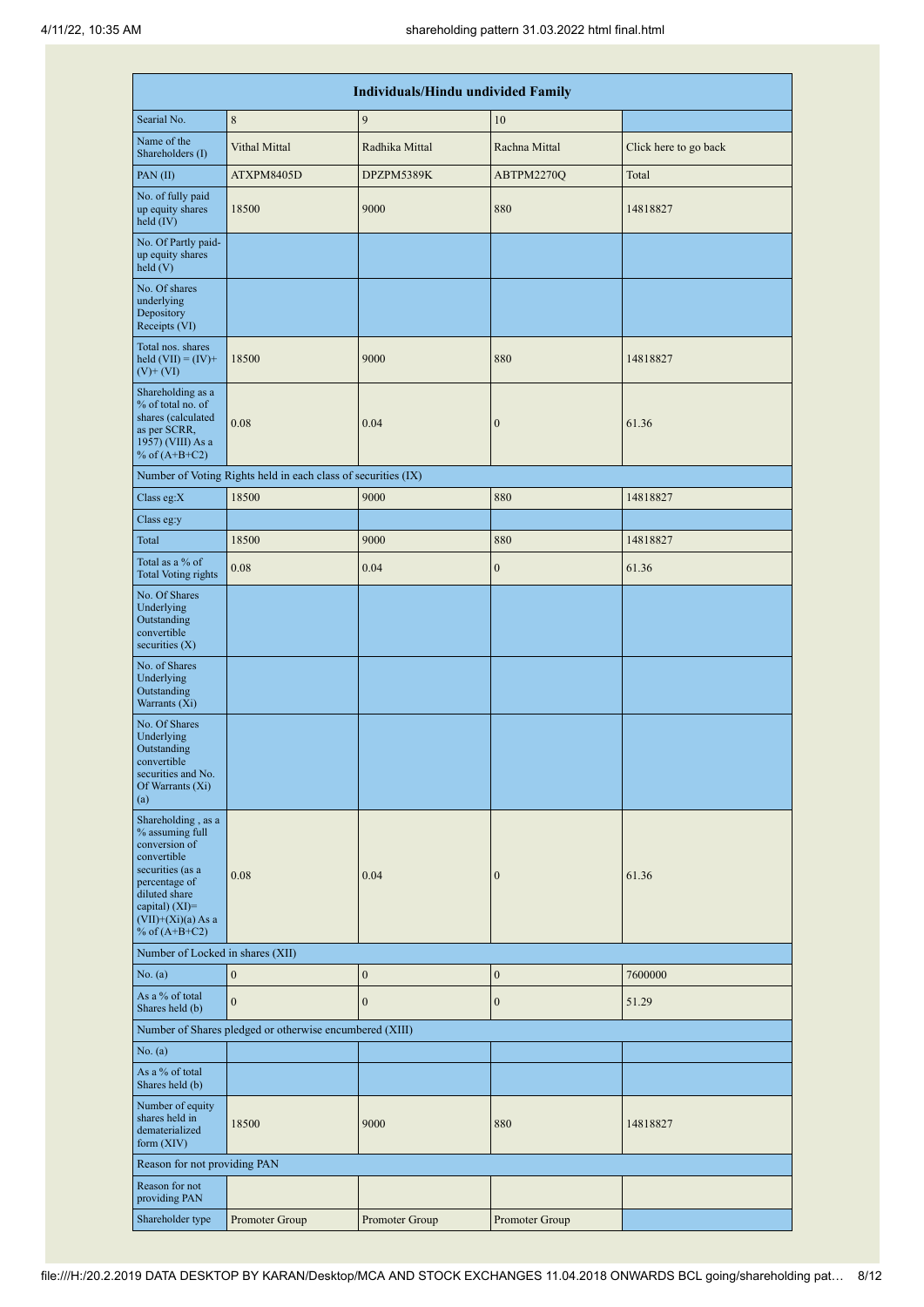| Individuals - ii. Individual shareholders holding nominal share capital in excess of Rs. 2 lakhs.                                                                                    |                                                               |                       |  |  |  |  |  |  |  |  |
|--------------------------------------------------------------------------------------------------------------------------------------------------------------------------------------|---------------------------------------------------------------|-----------------------|--|--|--|--|--|--|--|--|
| Searial No.                                                                                                                                                                          | $\mathbf{1}$                                                  |                       |  |  |  |  |  |  |  |  |
| Name of the<br>Shareholders (I)                                                                                                                                                      | <b>SANGEETHA S</b>                                            | Click here to go back |  |  |  |  |  |  |  |  |
| PAN $(II)$                                                                                                                                                                           | AIJPS3739F                                                    | Total                 |  |  |  |  |  |  |  |  |
| No. of fully paid<br>up equity shares<br>held $(IV)$                                                                                                                                 | 339900                                                        | 339900                |  |  |  |  |  |  |  |  |
| No. Of Partly paid-<br>up equity shares<br>held(V)                                                                                                                                   |                                                               |                       |  |  |  |  |  |  |  |  |
| No. Of shares<br>underlying<br>Depository<br>Receipts (VI)                                                                                                                           |                                                               |                       |  |  |  |  |  |  |  |  |
| Total nos. shares<br>held $(VII) = (IV) +$<br>$(V)$ + $(VI)$                                                                                                                         | 339900                                                        | 339900                |  |  |  |  |  |  |  |  |
| Shareholding as a<br>% of total no. of<br>shares (calculated<br>as per SCRR,<br>1957) (VIII) As a<br>% of $(A+B+C2)$                                                                 | 1.41                                                          | 1.41                  |  |  |  |  |  |  |  |  |
|                                                                                                                                                                                      | Number of Voting Rights held in each class of securities (IX) |                       |  |  |  |  |  |  |  |  |
| Class eg: X                                                                                                                                                                          | 339900                                                        | 339900                |  |  |  |  |  |  |  |  |
| Class eg:y                                                                                                                                                                           |                                                               |                       |  |  |  |  |  |  |  |  |
| Total                                                                                                                                                                                | 339900                                                        | 339900                |  |  |  |  |  |  |  |  |
| Total as a % of<br><b>Total Voting rights</b>                                                                                                                                        | 1.41                                                          | 1.41                  |  |  |  |  |  |  |  |  |
| No. Of Shares<br>Underlying<br>Outstanding<br>convertible<br>securities $(X)$                                                                                                        |                                                               |                       |  |  |  |  |  |  |  |  |
| No. of Shares<br>Underlying<br>Outstanding<br>Warrants (Xi)                                                                                                                          |                                                               |                       |  |  |  |  |  |  |  |  |
| No. Of Shares<br>Underlying<br>Outstanding<br>convertible<br>securities and No.<br>Of Warrants (Xi)<br>(a)                                                                           |                                                               |                       |  |  |  |  |  |  |  |  |
| Shareholding, as a<br>% assuming full<br>conversion of<br>convertible<br>securities (as a<br>percentage of<br>diluted share<br>capital) (XI)=<br>$(VII)+(X)$ As a %<br>of $(A+B+C2)$ | 1.41                                                          | 1.41                  |  |  |  |  |  |  |  |  |
| Number of Locked in shares (XII)                                                                                                                                                     |                                                               |                       |  |  |  |  |  |  |  |  |
| No. (a)                                                                                                                                                                              |                                                               |                       |  |  |  |  |  |  |  |  |
| As a % of total<br>Shares held (b)                                                                                                                                                   |                                                               |                       |  |  |  |  |  |  |  |  |
| Number of equity<br>shares held in<br>dematerialized<br>form $(XIV)$                                                                                                                 | 339900                                                        | 339900                |  |  |  |  |  |  |  |  |
| Reason for not providing PAN                                                                                                                                                         |                                                               |                       |  |  |  |  |  |  |  |  |
| Reason for not<br>providing PAN                                                                                                                                                      |                                                               |                       |  |  |  |  |  |  |  |  |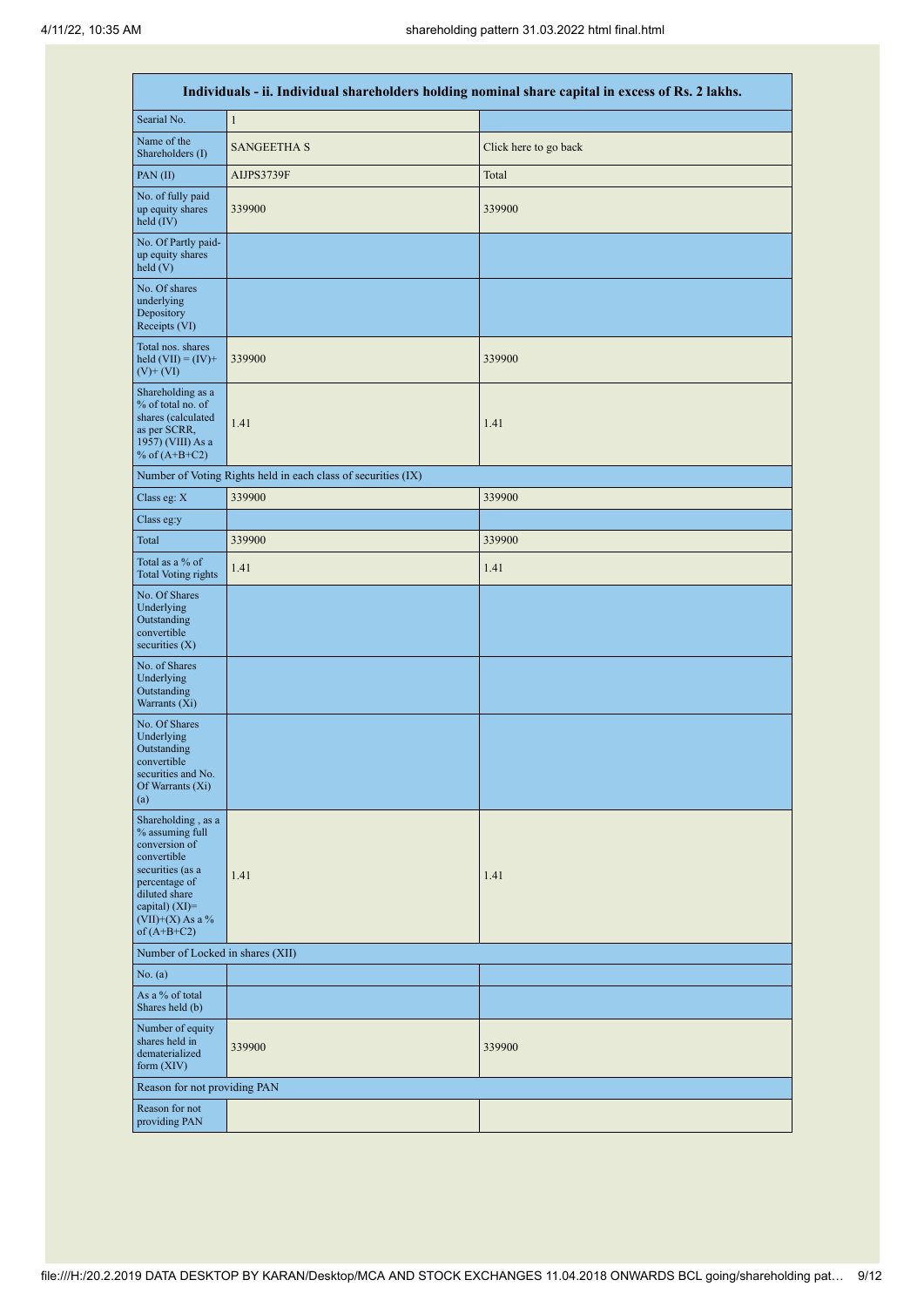|                                                                                                                                                                                        | Any Other (specify) |                                                               |                |                |                     |                            |                                              |  |  |  |  |  |
|----------------------------------------------------------------------------------------------------------------------------------------------------------------------------------------|---------------------|---------------------------------------------------------------|----------------|----------------|---------------------|----------------------------|----------------------------------------------|--|--|--|--|--|
| Searial No.                                                                                                                                                                            | $\mathbf{1}$        | $\overline{2}$                                                | $\mathfrak{Z}$ | $\overline{4}$ | 5                   | 6                          | $\overline{7}$                               |  |  |  |  |  |
| Category                                                                                                                                                                               | <b>HUF</b>          | Non-Resident<br>Indian (NRI)                                  | <b>IEPF</b>    | <b>LLP</b>     | Clearing<br>Members | <b>Bodies</b><br>Corporate | <b>Bodies Corporate</b>                      |  |  |  |  |  |
| Category / More<br>than 1 percentage                                                                                                                                                   | Category            | Category                                                      | Category       | Category       | Category            | Category                   | More than 1 percentage of<br>shareholding    |  |  |  |  |  |
| Name of the<br>Shareholders (I)                                                                                                                                                        |                     |                                                               |                |                |                     |                            | <b>ROLLON INVESTMENTS</b><br>PRIVATE LIMITED |  |  |  |  |  |
| PAN $(II)$                                                                                                                                                                             |                     |                                                               |                |                |                     |                            | AAACR4447H                                   |  |  |  |  |  |
| No. of the<br>Shareholders (I)                                                                                                                                                         | 332                 | 335                                                           | $\mathbf{1}$   | 8              | 58                  | 114                        | $\mathbf{1}$                                 |  |  |  |  |  |
| No. of fully paid<br>up equity shares<br>held $(IV)$                                                                                                                                   | 263517              | 163781                                                        | 294641         | 23517          | 78515               | 3073317                    | 2360811                                      |  |  |  |  |  |
| No. Of Partly paid-<br>up equity shares<br>held(V)                                                                                                                                     |                     |                                                               |                |                |                     |                            |                                              |  |  |  |  |  |
| No. Of shares<br>underlying<br>Depository<br>Receipts (VI)                                                                                                                             |                     |                                                               |                |                |                     |                            |                                              |  |  |  |  |  |
| Total nos. shares<br>held $(VII) = (IV) +$<br>$(V)$ + $(VI)$                                                                                                                           | 263517              | 163781                                                        | 294641         | 23517          | 78515               | 3073317                    | 2360811                                      |  |  |  |  |  |
| Shareholding as a<br>% of total no. of<br>shares (calculated<br>as per SCRR,<br>1957) (VIII) As a<br>% of $(A+B+C2)$                                                                   | 1.09                | 0.68                                                          | 1.22           | 0.1            | 0.33                | 12.73                      | 9.78                                         |  |  |  |  |  |
|                                                                                                                                                                                        |                     | Number of Voting Rights held in each class of securities (IX) |                |                |                     |                            |                                              |  |  |  |  |  |
| Class eg: X                                                                                                                                                                            | 263517              | 163781                                                        | 294641         | 23517          | 78515               | 3073317                    | 2360811                                      |  |  |  |  |  |
| Class eg:y                                                                                                                                                                             |                     |                                                               |                |                |                     |                            |                                              |  |  |  |  |  |
| Total                                                                                                                                                                                  | 263517              | 163781                                                        | 294641         | 23517          | 78515               | 3073317                    | 2360811                                      |  |  |  |  |  |
| Total as a % of<br><b>Total Voting rights</b>                                                                                                                                          | 1.09                | 0.68                                                          | 1.22           | 0.1            | 0.33                | 12.73                      | 9.78                                         |  |  |  |  |  |
| No. Of Shares<br>Underlying<br>Outstanding<br>convertible<br>securities $(X)$                                                                                                          |                     |                                                               |                |                |                     |                            |                                              |  |  |  |  |  |
| No. of Shares<br>Underlying<br>Outstanding<br>Warrants (Xi)                                                                                                                            |                     |                                                               |                |                |                     |                            |                                              |  |  |  |  |  |
| No. Of Shares<br>Underlying<br>Outstanding<br>convertible<br>securities and No.<br>Of Warrants (Xi)<br>(a)                                                                             |                     |                                                               |                |                |                     |                            |                                              |  |  |  |  |  |
| Shareholding, as a<br>% assuming full<br>conversion of<br>convertible<br>securities (as a<br>percentage of<br>diluted share<br>capital) $(XI)=$<br>$(VII)+(X)$ As a %<br>of $(A+B+C2)$ | 1.09                | 0.68                                                          | 1.22           | 0.1            | 0.33                | 12.73                      | 9.78                                         |  |  |  |  |  |
| Number of Locked in shares (XII)                                                                                                                                                       |                     |                                                               |                |                |                     |                            |                                              |  |  |  |  |  |
| No. (a)                                                                                                                                                                                |                     |                                                               |                |                |                     |                            |                                              |  |  |  |  |  |
| As a % of total<br>Shares held (b)                                                                                                                                                     |                     |                                                               |                |                |                     |                            |                                              |  |  |  |  |  |
| Number of equity<br>shares held in<br>dematerialized<br>form (XIV)                                                                                                                     | 263517              | 163781                                                        | 294641         | 23517          | 78515               | 3071717                    | 2360811                                      |  |  |  |  |  |
| Reason for not providing PAN                                                                                                                                                           |                     |                                                               |                |                |                     |                            |                                              |  |  |  |  |  |
| Reason for not<br>providing PAN                                                                                                                                                        |                     |                                                               |                |                |                     |                            |                                              |  |  |  |  |  |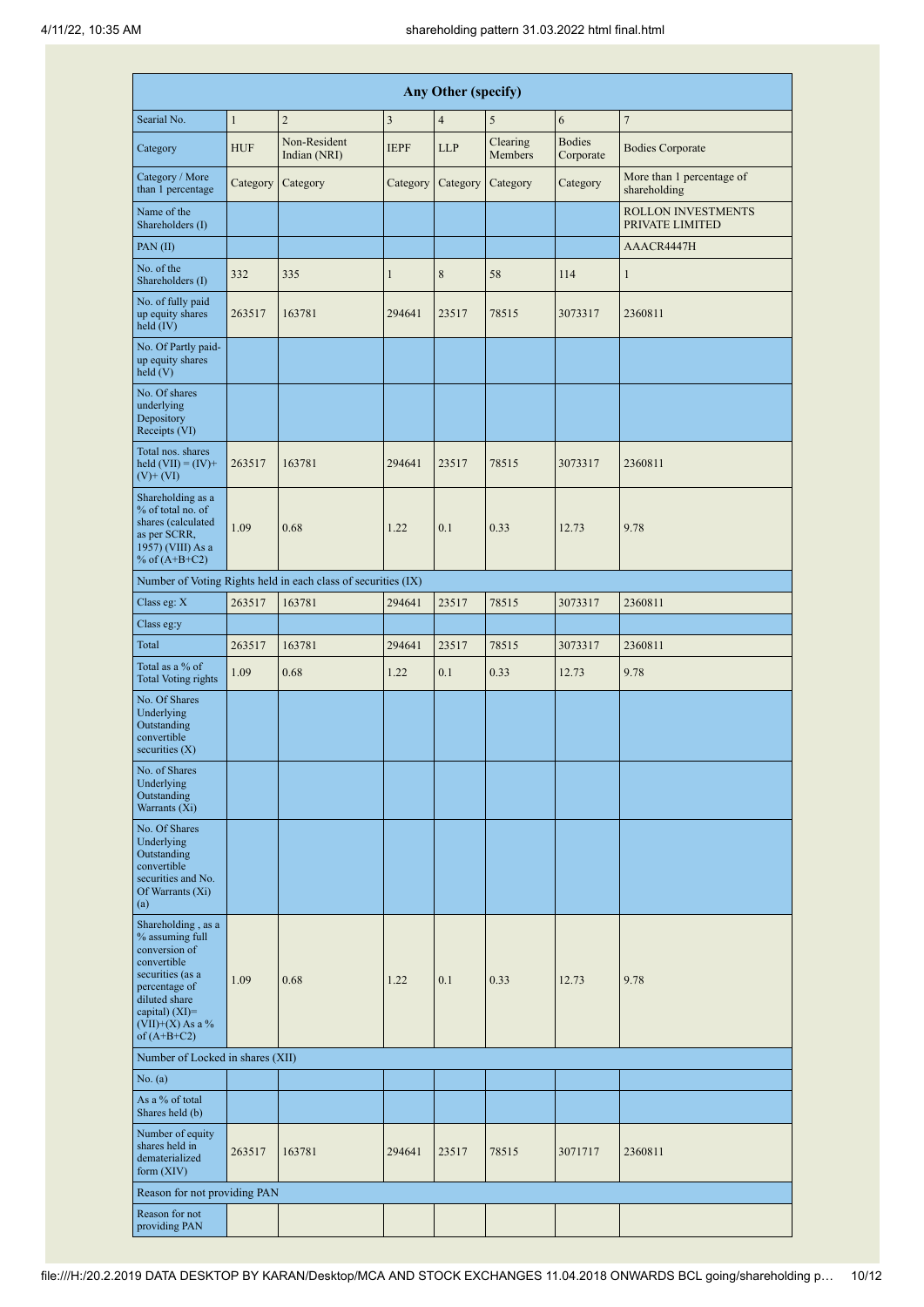|                                                                                                                                                                                        | <b>Any Other (specify)</b>                                    |                       |
|----------------------------------------------------------------------------------------------------------------------------------------------------------------------------------------|---------------------------------------------------------------|-----------------------|
| Searial No.                                                                                                                                                                            | 8                                                             |                       |
| Category                                                                                                                                                                               | <b>Bodies Corporate</b>                                       |                       |
| Category / More<br>than 1 percentage                                                                                                                                                   | More than 1 percentage of shareholding                        |                       |
| Name of the<br>Shareholders (I)                                                                                                                                                        | <b>MANOJ FINVEST PRIVATE LIMITED</b>                          | Click here to go back |
| PAN(II)                                                                                                                                                                                | AAACM6582C                                                    | Total                 |
| No. of the<br>Shareholders (I)                                                                                                                                                         | $\mathbf{1}$                                                  | 848                   |
| No. of fully paid<br>up equity shares<br>held $(IV)$                                                                                                                                   | 286631                                                        | 3897288               |
| No. Of Partly paid-<br>up equity shares<br>held(V)                                                                                                                                     |                                                               |                       |
| No. Of shares<br>underlying<br>Depository<br>Receipts (VI)                                                                                                                             |                                                               |                       |
| Total nos. shares<br>held $(VII) = (IV) +$<br>$(V)$ + $(VI)$                                                                                                                           | 286631                                                        | 3897288               |
| Shareholding as a<br>% of total no. of<br>shares (calculated<br>as per SCRR,<br>1957) (VIII) As a<br>% of $(A+B+C2)$                                                                   | 1.19                                                          | 16.15                 |
|                                                                                                                                                                                        | Number of Voting Rights held in each class of securities (IX) |                       |
| Class eg: X                                                                                                                                                                            | 286631                                                        | 3897288               |
| Class eg:y                                                                                                                                                                             |                                                               |                       |
| Total                                                                                                                                                                                  | 286631                                                        | 3897288               |
| Total as a % of<br><b>Total Voting rights</b>                                                                                                                                          | 1.19                                                          | 16.15                 |
| No. Of Shares<br>Underlying<br>Outstanding<br>convertible<br>securities $(X)$                                                                                                          |                                                               |                       |
| No. of Shares<br>Underlying<br>Outstanding<br>Warrants $(X_i)$                                                                                                                         |                                                               |                       |
| No. Of Shares<br>Underlying<br>Outstanding<br>convertible<br>securities and No.<br>Of Warrants (Xi)<br>(a)                                                                             |                                                               |                       |
| Shareholding, as a<br>% assuming full<br>conversion of<br>convertible<br>securities (as a<br>percentage of<br>diluted share<br>capital) $(XI)=$<br>$(VII)+(X)$ As a %<br>of $(A+B+C2)$ | 1.19                                                          | 16.15                 |
| Number of Locked in shares (XII)                                                                                                                                                       |                                                               |                       |
| No. (a)                                                                                                                                                                                |                                                               |                       |
| As a % of total<br>Shares held (b)                                                                                                                                                     |                                                               |                       |
| Number of equity<br>shares held in<br>dematerialized<br>form (XIV)                                                                                                                     | 286631                                                        | 3895688               |
| Reason for not providing PAN                                                                                                                                                           |                                                               |                       |
| Reason for not<br>providing PAN                                                                                                                                                        |                                                               |                       |